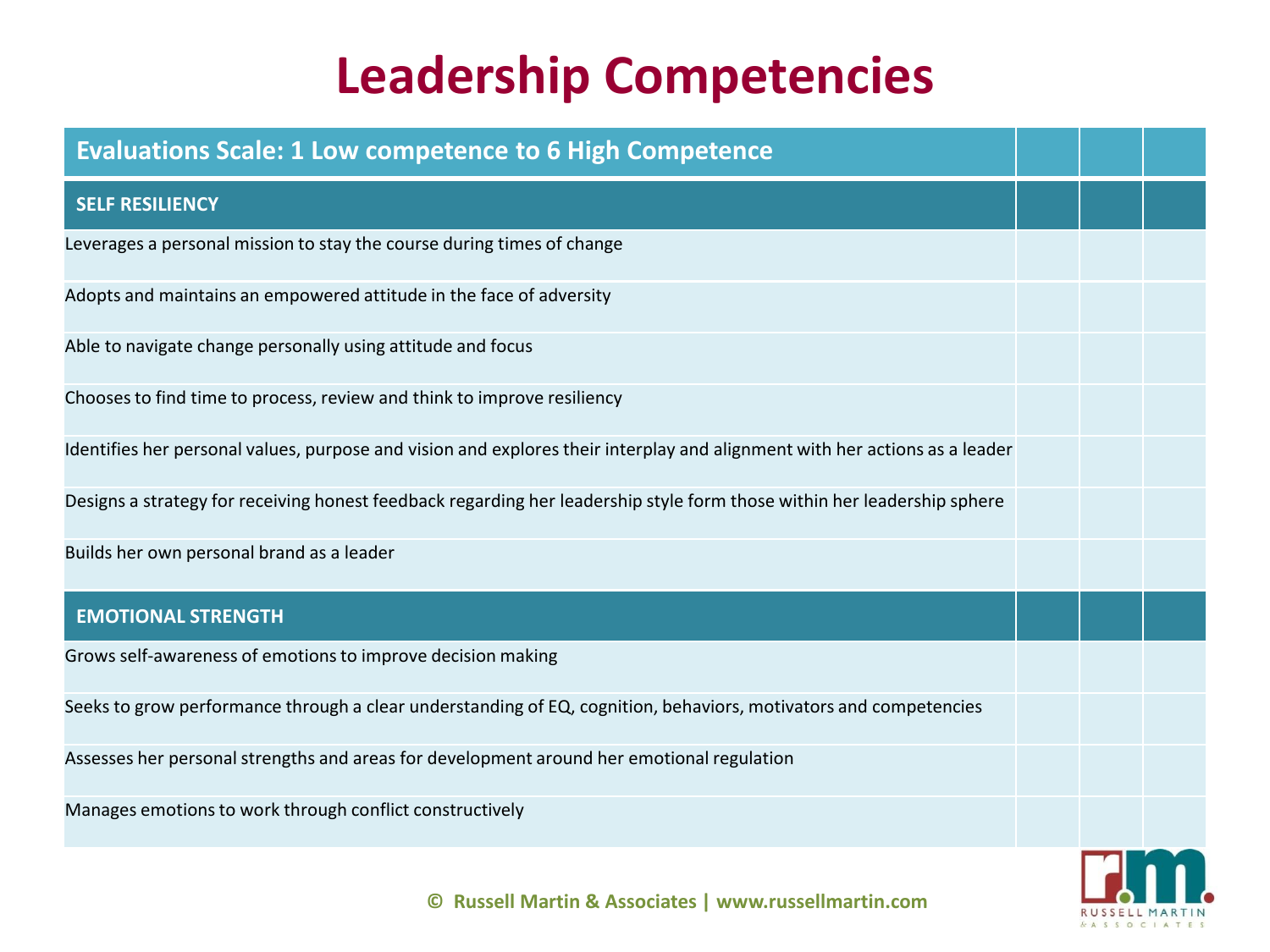| <b>Evaluations Scale: 1 Low competence to 6 High Competence</b>        |  |  |
|------------------------------------------------------------------------|--|--|
| <b>TEAM VISION, MISSION AND VALUES</b>                                 |  |  |
| Gains new insights and different perspectives on vision as a process   |  |  |
| Learns and explores the power of compelling vision                     |  |  |
| Applies vision as a management tool in an unpredictable world          |  |  |
| Creates a business unit vision via a co-creation process               |  |  |
| Aligns business unit visions with the larger organization              |  |  |
| Enrolls stakeholders in the business unit vision                       |  |  |
| Converts vision into action                                            |  |  |
| Enacts the leadership role of vision keeper                            |  |  |
| Aligns decisions with needs of business and organizational/team values |  |  |
| <b>COMMUNICATION SKILLS</b>                                            |  |  |
| Is clear as to the intentions of her communications                    |  |  |
| Recognizes the two messages comprising every communication             |  |  |
| Selects the appropriate communications channel for sending messages    |  |  |
| Manages interference for clear communication                           |  |  |
| Strengthens her presentation performance                               |  |  |
| Practices multiple levels of listening                                 |  |  |
| © Russell Martin & Associates   www.russellmartin.com                  |  |  |

& A S S O C I A T E S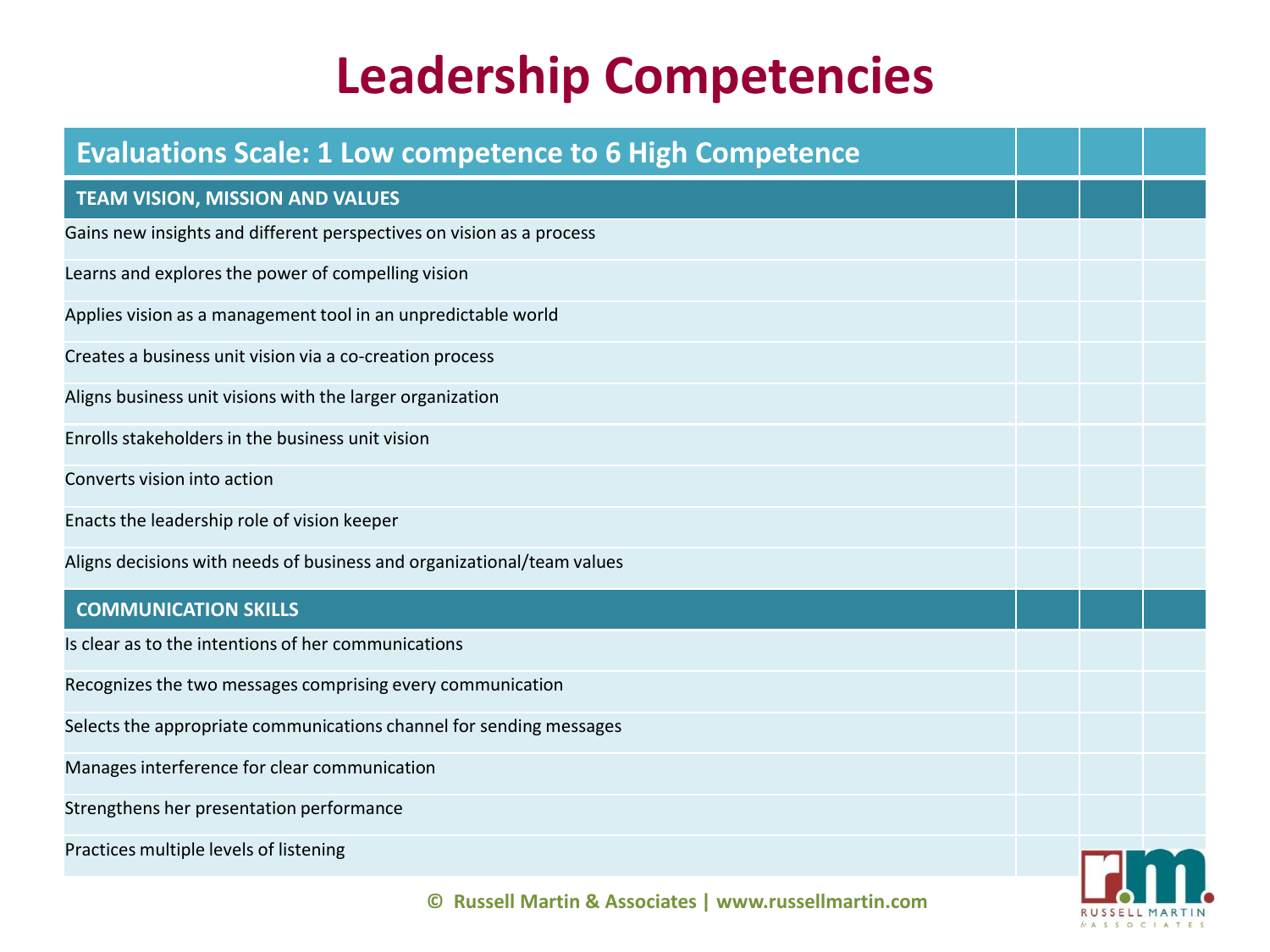| <b>Evaluations Scale: 1 Low competence to 6 High Competence</b>                                    |  |  |
|----------------------------------------------------------------------------------------------------|--|--|
| <b>COACHING IN THE MOMENT</b>                                                                      |  |  |
| Motivates employees to high performance at all times                                               |  |  |
| Coaches for development and improved performance                                                   |  |  |
| Manages with appreciation/respect for diversity of individual values and needs                     |  |  |
| Delegates tasks as needed and with awareness of employee development opportunities                 |  |  |
| Identifies the key elements of healthy relationships                                               |  |  |
| <b>EMPATHY TO MOTIVATE</b>                                                                         |  |  |
| Manages her own personal leadership transformation                                                 |  |  |
| Develops strategy for leading individuals with different change styles                             |  |  |
| Builds the skills necessary for leading change                                                     |  |  |
| <b>CUSTOMER FOCUS</b>                                                                              |  |  |
| Understands and applies customer needs and expectations                                            |  |  |
| Gathers customer requirements and input                                                            |  |  |
| Partners with customer in gathering requirements, maintaining communication flow and managing work |  |  |
| Sets and monitors performance standards                                                            |  |  |
| Demonstrates ability to ethically build support for a perspective she feels strongly about         |  |  |
| © Russell Martin & Associates   www.russellmartin.com                                              |  |  |

RUSSELL MARTIN & A S S O C I A T E S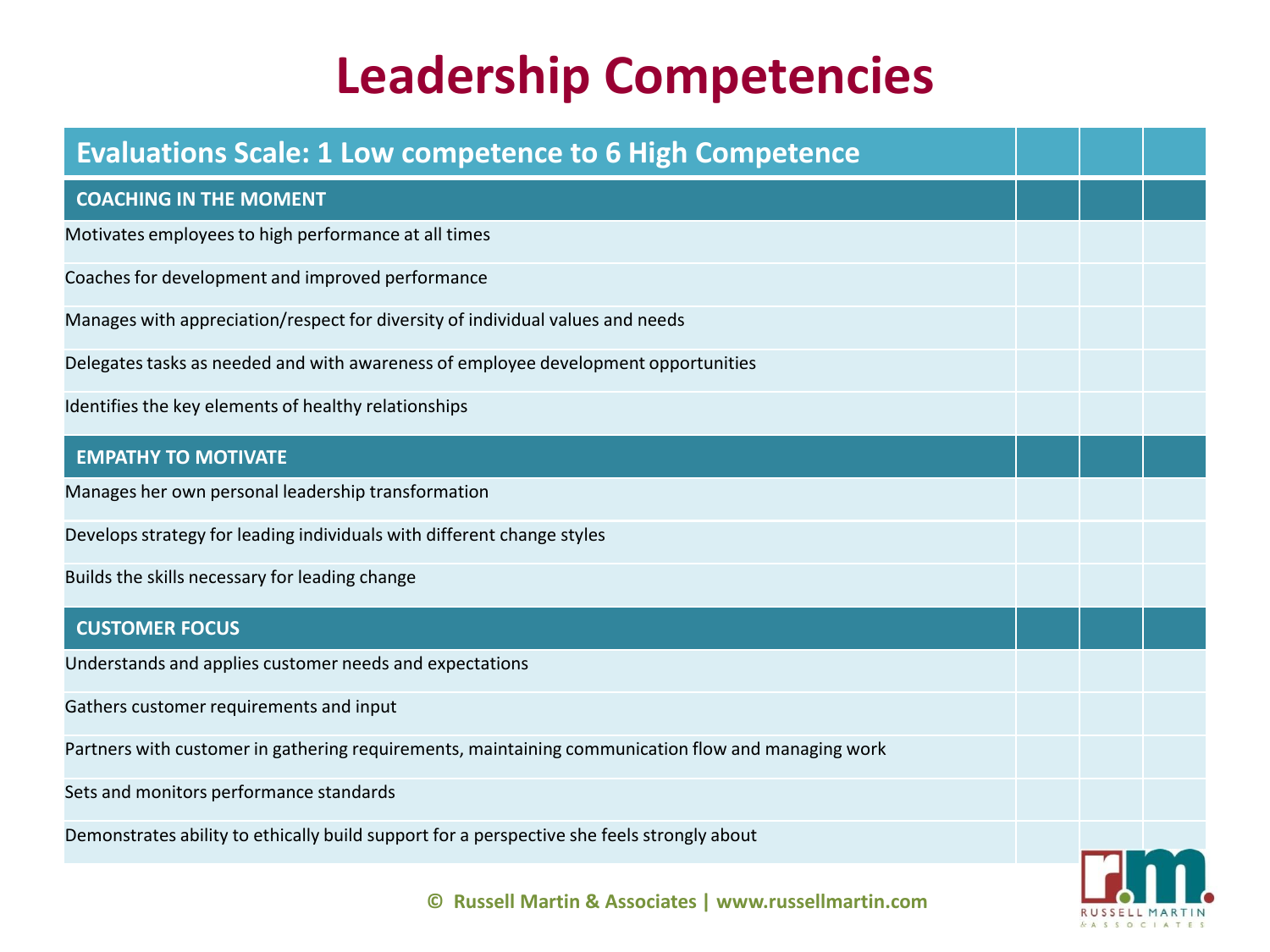| <b>Evaluations Scale: 1 Low competence to 6 High Competence</b>                                                   |  |  |
|-------------------------------------------------------------------------------------------------------------------|--|--|
| <b>CRITICAL THINKING</b>                                                                                          |  |  |
| Thinks in terms of the entire system and the affects and consequences of actions and decisions (holistic view)    |  |  |
| Operates with an awareness of marketplace competition and general landscape of related business arenas            |  |  |
| Possesses general business acumen - functions of strategic planning, finance, marketing, manufacturing, R&D, etc. |  |  |
| Makes timely decision in alignment with customer and business pace                                                |  |  |
| <b>INNOVATION</b>                                                                                                 |  |  |
| Builds a flexible thinking approach to challenges                                                                 |  |  |
| Balances the modes of 'doing' in the present, plans for the future and processes learning from the past           |  |  |
| Recognizes and seizes the opportunities hidden within challenging situations                                      |  |  |
| Manages risk versus reward and ROI equations                                                                      |  |  |
| Balances established standards with need for exceptions in decision-making                                        |  |  |
|                                                                                                                   |  |  |

& A S S O C I A T E S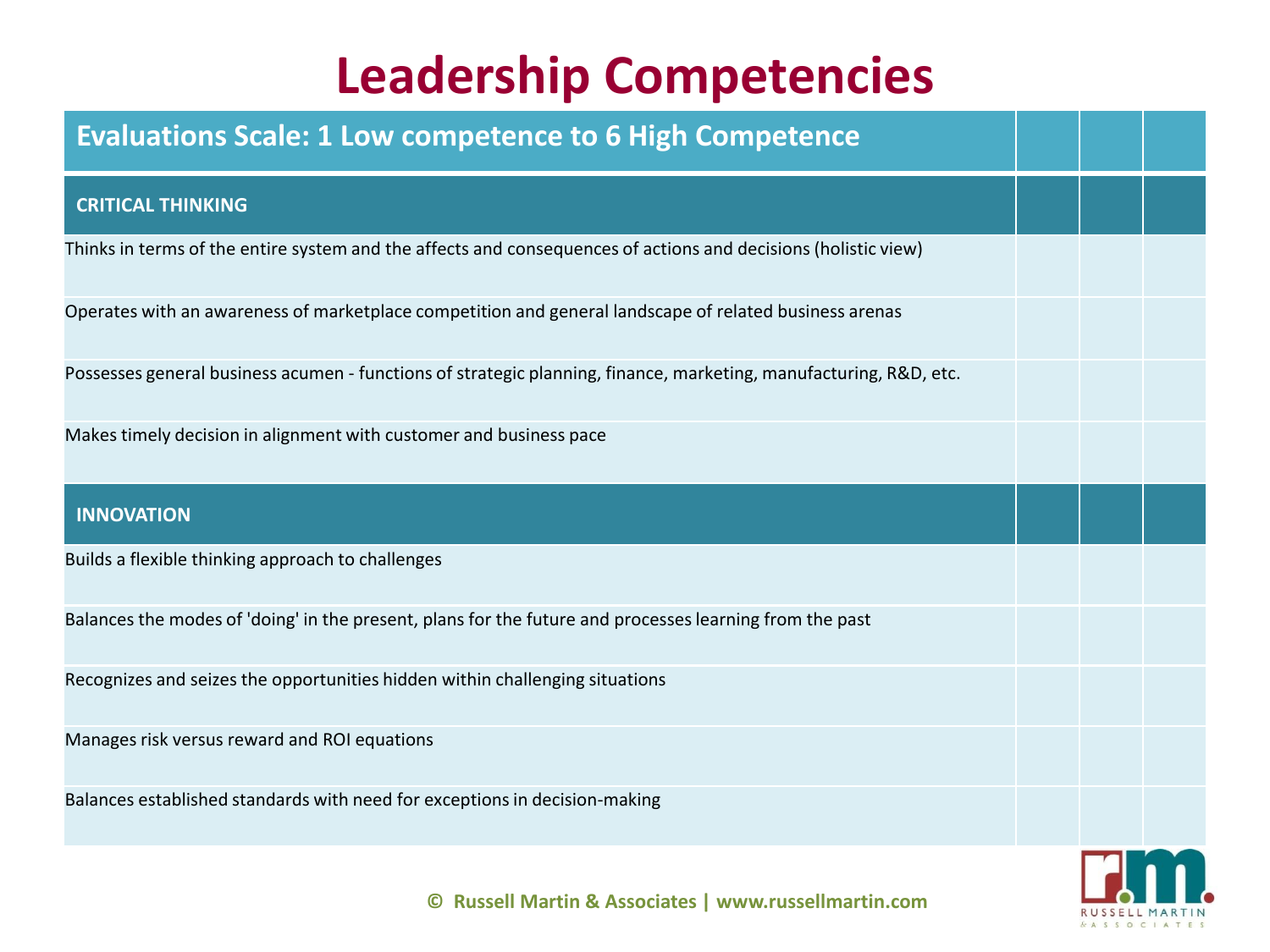| <b>Evaluations Scale: 1 Low competence to 6 High Competence</b>                             |  |  |
|---------------------------------------------------------------------------------------------|--|--|
| <b>PROJECT LEADERSHIP</b>                                                                   |  |  |
| Builds cohesive teams with shared purpose and high performance                              |  |  |
| Sets, communicates and monitors milestones and objectives                                   |  |  |
| Gains and maintains buy-in from sponsors and customers                                      |  |  |
| Prioritizes and allocates resources                                                         |  |  |
| Manage multiple, potentially conflicting priorities across various / diverse disciplines    |  |  |
| Creates and defines systems and processes to translate vision into action                   |  |  |
| Maintains as effective, interactive and productive team culture                             |  |  |
| Manages budget and projects progress                                                        |  |  |
| Gathers and analyzes appropriate data and input and manages 'noise' of information overload |  |  |
| <b>MANAGING CHANGING ROLES</b>                                                              |  |  |
| Reinforces accountability through clear goals and feedback                                  |  |  |
| Creates and holds a vision as a guide through uncertain times                               |  |  |
| Utilizes a process for effective decision-making and establishment of priority actions      |  |  |
| Selects appropriate staff to fulfill specific project needs and responsibilities            |  |  |
| Understands the essential nature of strong relationships for effective leadership           |  |  |
| Maps the human journey of transition                                                        |  |  |
| Assesses the challenges of the transitional journey                                         |  |  |
| © Russell Martin & Associates   www.russellmartin.com                                       |  |  |

& A S S O C I A T E S